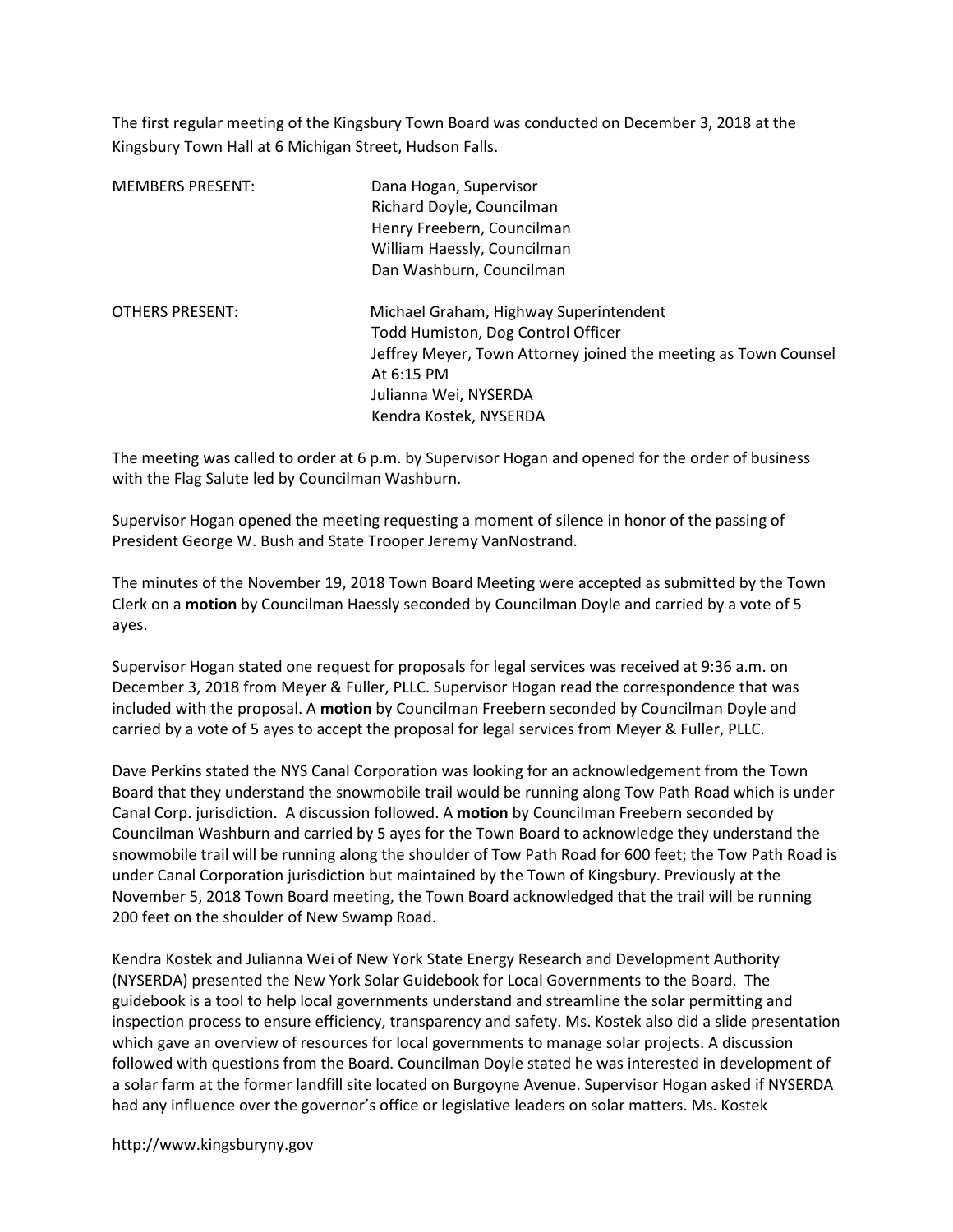responded they had none at all. Ms. Wei explained they do work for the governor's office and work in close co-ordination but have no influence in solar matters. The Board requested a hosting capacity map which will indicate appropriate sites for solar farms in the Town; the former landfill on Burgoyne Avenue and a small portion of the Town Highway Garage located on Vaughn Road are of interest to the Board for the development of solar energy structures.

## TOWN CLERK REPORT:

Town Clerk distributed copies of a tentative Board Meeting schedule for 2019 to the Board. Town Clerk had attended a workshop for Laserfische training at the Washington County Municipal Center.

## DOG CONTROL REPORT:

Todd Humiston reported that payment due to the Town since 2014 had been paid in full by Tiffany Macero in the amount of approximately \$600.00.

Humiston reported a resident turned in their own dog as a stray, which is a criminal offense; they have signed a statement that they understand that filing a false claim is a criminal offense. They have set up a payment plan for \$200.00 for fees incurred for the dog turned over to Todd with the understanding charges will be pressed if payment is not made each month.

Judge Keenan has recused himself in a dangerous dog case which the owner of the dog is in violation of a court order issued in 2014.

The coloring books ordered for the Dog Safety Program have arrived from a local vendor. The cost was approximately \$175.00 (15%) less than last year, with the price of the books being less and there were no shipping charges due to the proximity of the vendor.

# HIGHWAY SUPERINTENDENT REPORT:

Michael Graham would like to upgrade the paver; he can purchase a used one that is 10 years newer for \$6,000.00. He would like to keep the old one until spring to get a better price, as no one is using a paver at this time. A motion by Councilman Freebern seconded by Councilman Washburn and carried by a vote of 5 ayes for the Town to purchase a used paver.

Michael Graham would like to go out for RFQ's for professional service for professional engineering services. There is grant money with Bridge NY in the amount of \$262 million dollars; it is a program similar to the CHIPS program, PAVE NY. The municipality will hire an engineering service, they will do the preliminary work, take pictures, complete the grant application and if the Town does not receive the grant there is no charge for the work the engineers completed; if the grant is received, they would oversee the project from start to finish and get paid. If the grant is received, he would like to raise a portion of Dean Road near a steel culvert and box culvert. A motion by Councilman Freebern seconded by Councilman Haessly and carried by a vote of 5 ayes for the Town to seek proposals from qualified engineering firms.

Michael Graham would like to go out to bid for propane for the Highway Garage. A motion by Councilman Washburn seconded by Councilman Haessly and carried by a vote of 5 ayes for the Town to advertise for bids for the furnishing and delivery of propane to 437 Vaughn Road.

The Board discussed installing motion lights in the parking lot located near the Town Court entrance. A motion light will be installed making sure the lighting is downcast.

Superintendent Graham provided information on Christmas lights for the Town to be purchased after Christmas when there is a reduction in the price.